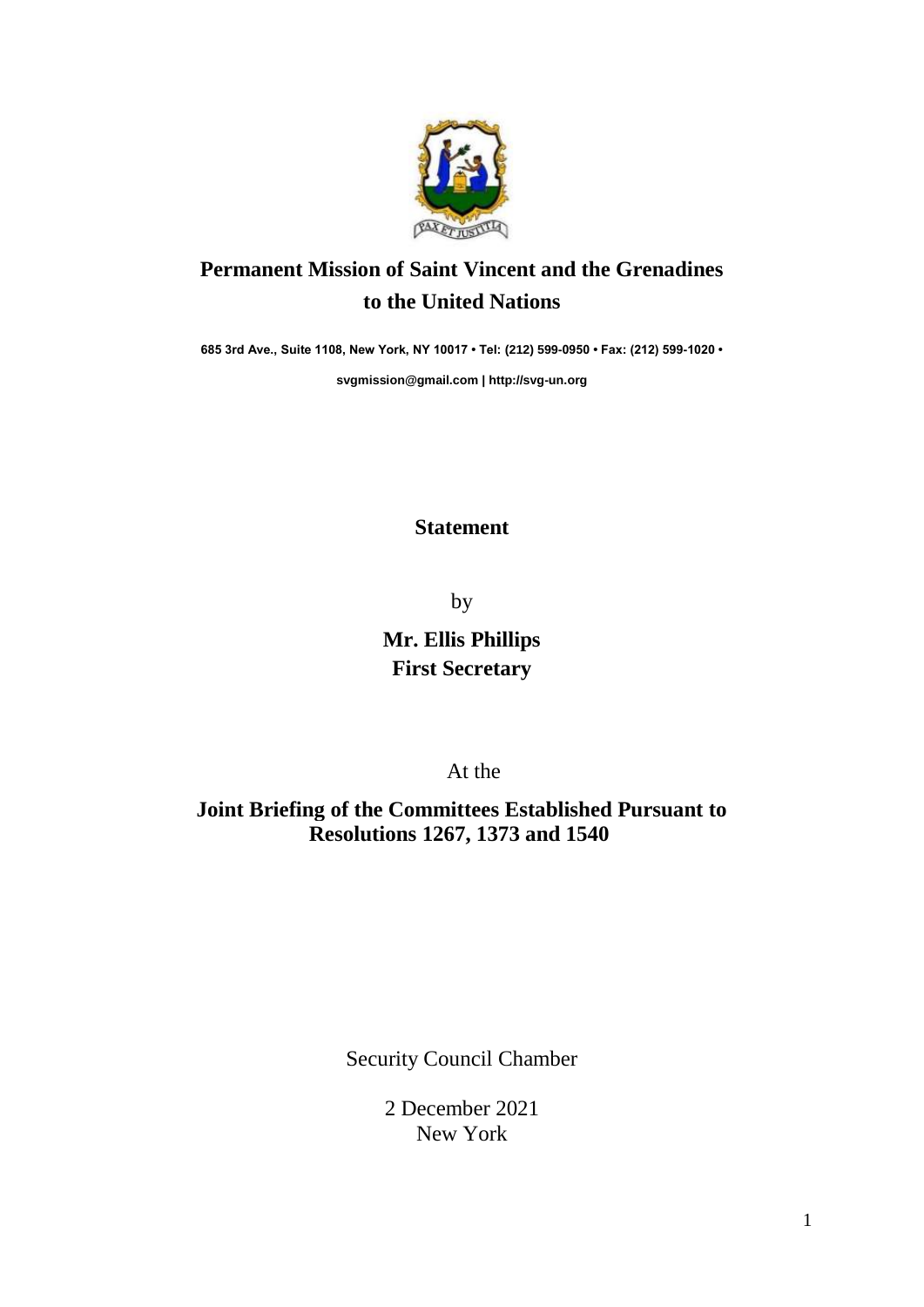Thank you, Mr. President,

Saint Vincent and the Grenadines welcomes today's joint briefing of the 1267, 1373 and 1540 Committees. And would like to thank the Chairs of the three Committees for their invaluable and informative briefings. We also especially thank Ambassador Ladeb and his team, for their hard work and dedication, to the work of the Counter- Terrorism Committee over the past two years.

The current international security landscape is dominated by transnational challenges, including the scourge of terrorism and the nuclear threat. To successfully confront terrorism and the proliferation of weapons of mass destruction, counterterrorism efforts must be conducted on a multilateral basis, in partnership with international, regional, and subregional organizations, academia, and civil society organizations. We must continue to fully utilize international policy instruments and enforcement mechanisms to keep pace with these evolving threats.

Our delegation notes that despite the continued challenges posed by the COVID-19 pandemic, the three Committees and their respective expert bodies have been able to coordinate and cooperate, in accordance with their respective mandates. To this end, we appreciate **t**he work of the Committees under the stewardship of Mexico, Norway, and Tunisia. Moreover, we encourage the Committees to enhance information-sharing through joint briefings like this; and enable their associated expert bodies, to further improve their cooperation.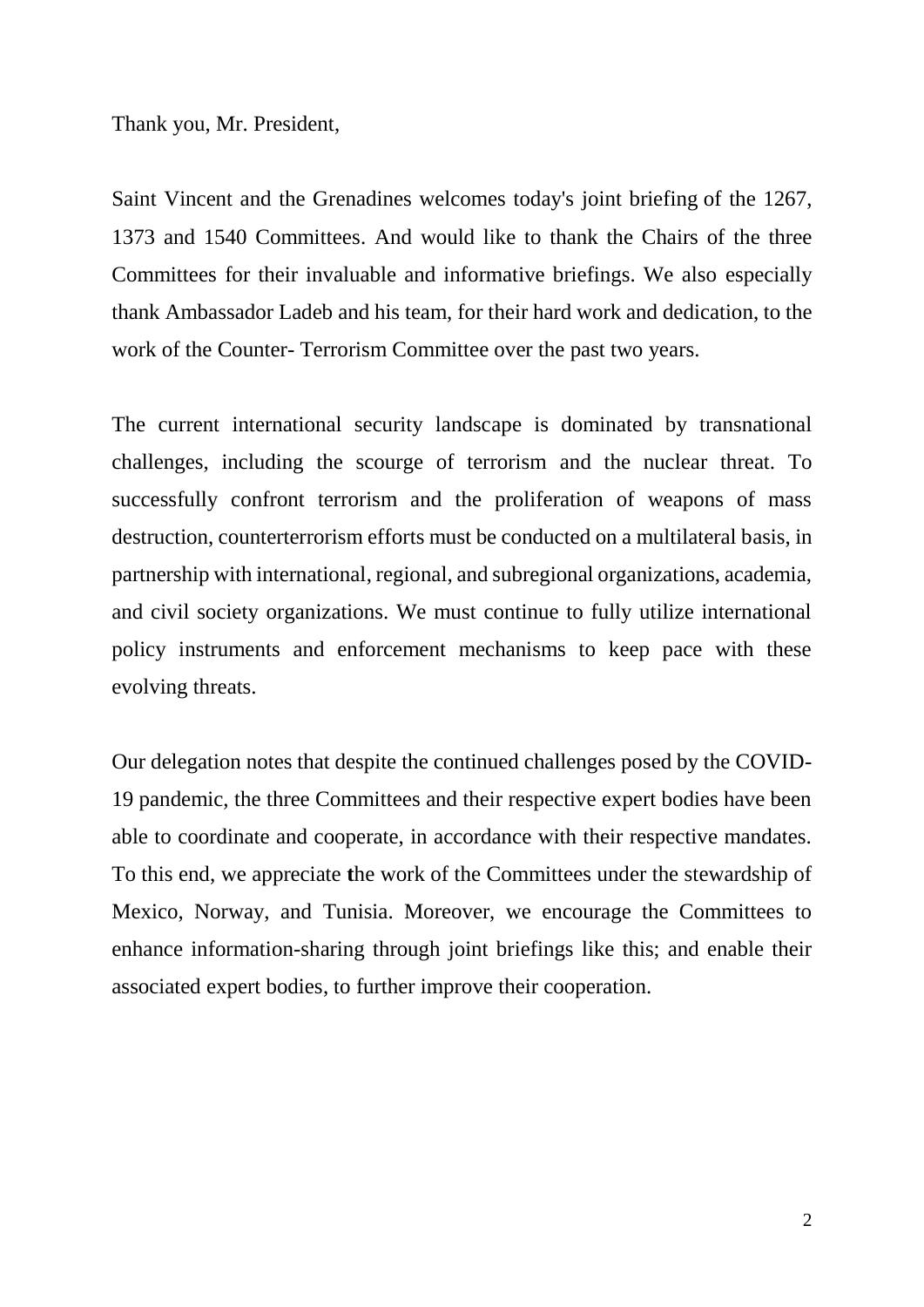The Counter-Terrorism Committee, supported by its Executive Directorate, plays a critical role in promoting coordination and coherence of all United Nations counter-terrorism efforts. Saint Vincent and the Grenadines welcomes the recent launch of the Committee's updated electronic assessment and analytics tools. We encourage the Committee to further enhance its engagement with the United Nations Office of Counter-Terrorism and other United Nations agencies to develop and promote well-informed counter-terrorism responses, and to avoid the duplication of efforts, and through the Counter-Terrorism Executive Directorate; to continue its engagement with Member States to address outstanding issues of high priority, in particular, the provision of technical assistance.

Saint Vincent and the Grenadines remains deeply concerned about the evolving threat to international peace and security posed by ISIL (Da'esh), Al-Qaida and their affiliates, particularly on the African continent. These threats require timely action from the 1267 Committee members and from the broader United Nations membership. Moreover, we encourage Member States to take action to fully implement the sanctions measures against listed individuals and entities within their respective jurisdictions.

We are also concerned about the proliferation of weapons of mass destruction, including in the hands of terrorists. We continue to encourage all Member States to cooperate and engage with international, regional, and sub-regional organisations to support the work of the Committee and its Group of Experts to implement resolution 1540 effectively.